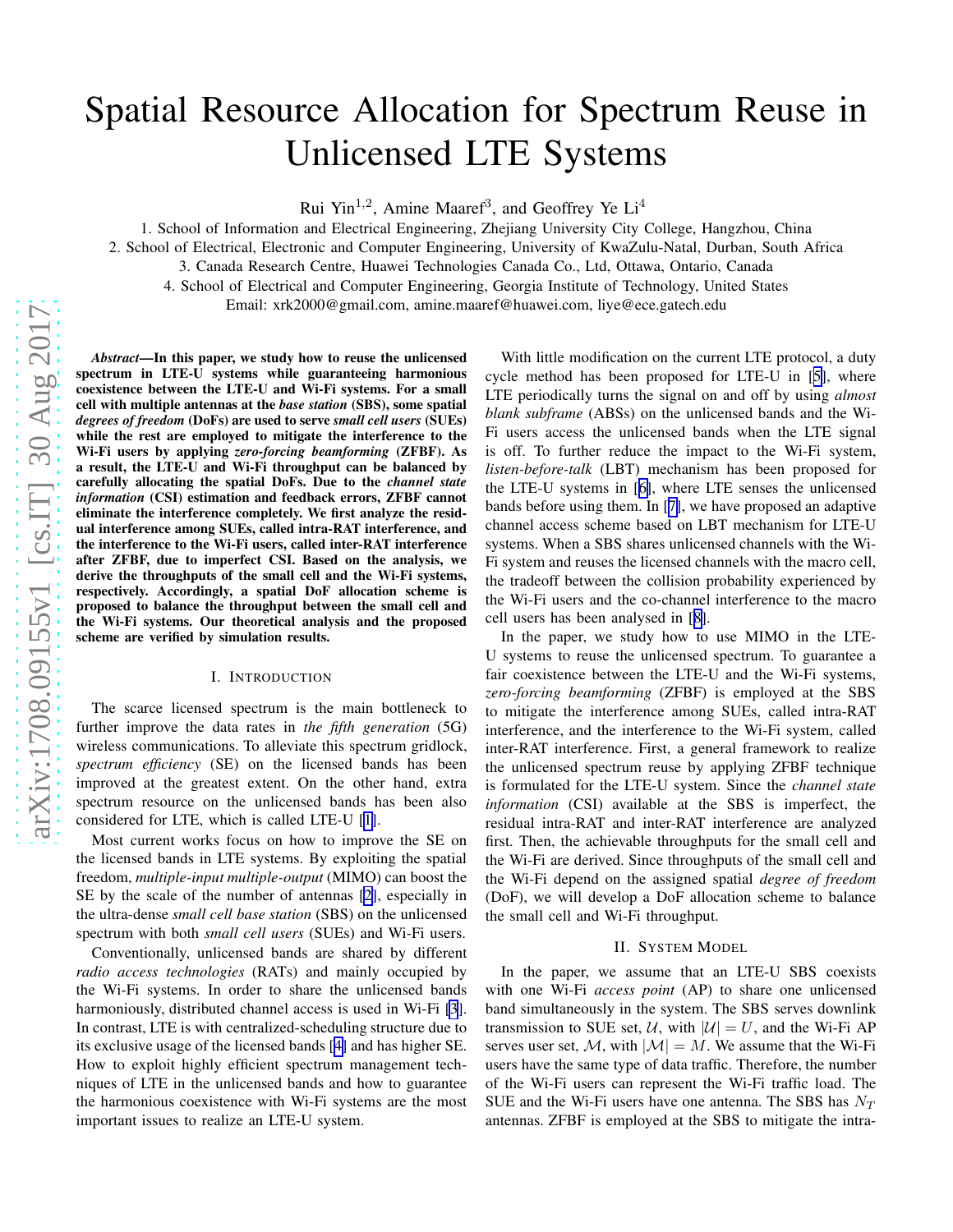<span id="page-1-0"></span>RAT interference among SUEs, and the inter-RAT interference to the Wi-Fi users during the downlink transmission. It also mitigates the inter-RAT interference to the Wi-Fi AP during the Wi-Fi uplink transmission. If  $N$  spatial DoFs are used to serve K SUEs, denoted as a set  $\mathcal{U}_s$  ( $K = |\mathcal{U}_s|$ ), in the small cell system and one DoF is used to mitigate interference for the Wi-Fi AP, then the left over spatial DoFs are used to mitigate the interference to  $N_T - N - 1$  Wi-Fi users, denoted as a set  $\mathcal{M}_s$  ( $N_T - N - 1 = |\mathcal{M}_s|$ ). On the Wi-Fi side, Wi-Fi users compete for the unlicensed band based on the DCF mechanism where an exponential backoff scheme with the minimum backoff window size,  $W$ , and maximum contention stage, L, are employed to avoid the collision.

Denote  $h_k$  as the channel vector between the SBS and the SUE k. The elements in the channel vector are assumed to be *independent and identical distributed* (i.i.d.) complex Gaussian random variables with zero mean and unit variance, which can be obtained at the SBS via the feedback from the SUEs. To mitigate the interference to the Wi-Fi users, the SBS also needs to know the CSI to the Wi-Fi users and to the Wi-Fi AP. We assume that the Wi-Fi AP interface is integrated into the SBS [\[9](#page-5-0)]. Therefore the SBS can monitor the Wi-Fi signals on the unlicensed spectrum. After receiving the preambles from the Wi-Fi users and the AP, the SBS can estimate CSI from the Wi-Fi users and the Wi-Fi AP to the SBS. The CSI from the Wi-Fi users or the Wi-Fi AP to the SBS can be obtained by exploiting channel reciprocity

## *A. SINR of small cell users*

Denote  $A_m$  as the path-loss factor of the interference channel from the SBS to the Wi-Fi user  $m, f_m$  as the corresponding small-scale channel fading vector from the SBS to the Wi-Fi user  $m$ , and  **as the channel fading vector from the SBS to** the Wi-Fi AP. All elements in the above defined vectors are i.i.d. complex Gaussian random variables with zero mean and unit variance. Then, with the overall CSI, for SUE  $k \in \mathcal{U}$ , its complementary channel matrix is given by

$$
\overline{H}_k = [\mathbf{f}_1, \cdots, \mathbf{f}_{N_T - N - 1}, \mathbf{D}, \mathbf{h}_1, \cdots, \mathbf{h}_{k-1}, \mathbf{h}_{k+1}, \cdots, \mathbf{h}_K].
$$
 (1)

For ZFBF, the precoder,  $v_k$ , for SUE k can be derived based on the *singular value decomposition* (SVD) to its complementary channel matrix  $\overline{H}_k$ . Denote  $U_k^{\perp}$  as the null space of  $\overline{H}_k$ , which is spanned by the right singular vectors with zero singular value. The precoder,  $v_k$ , can be calculated as the normalized projection vector from  $\mathbf{h}_{\mathbf{k}}$  to  $U_k^{\perp}$ . With ZFBF, the received signal at SUE  $k$  is given by

$$
y_k = \sqrt{\frac{P_T}{K}} \mathbf{h}_k^H \mathbf{v}_k s_k + \sqrt{\frac{P_T}{K}} \sum_{i=1, i \neq k}^K \mathbf{h}_k^H \mathbf{v}_i s_i + n_k, (2)
$$

where  $P_T$  is the transmit power,  $s_k$  is the transmitted signal to SUE  $k$ ,  $n_k$  is sum of the noise and interference received at SUE  $k$ . If accurate CSI is known at the SBS, then the intraand inter-RAT interference can be eliminated completely, e.g.,  $\mathbf{h}_i^H \mathbf{v}_k = 0, \ \forall i \neq k, \ i \in \mathcal{U}_s, \ \mathbf{f}_m^H \mathbf{v}_k = 0, \ \forall m \in \mathcal{U}_s$  $\mathcal{M}_s$ ,  $\mathbf{D}^H \mathbf{v}_k = 0$ .

However, in practice, the SBS obtains the CSI from the quantization codeword index feedback from the SUEs [\[10](#page-5-0)]. According to the random vector quantization theory [\[11](#page-5-0)], the normalized CSI,  $\tilde{\mathbf{h}}_k = \mathbf{h}_k / ||\tilde{\mathbf{h}}_k||$ , for SUE k can be decomposed into

$$
\widetilde{\mathbf{h}}_k = \sqrt{1 - b} \widehat{\mathbf{h}}_k + \sqrt{b} \mathbf{c},\tag{3}
$$

where *b* indicates the quantization error, scaling from 0 to 1,  $\mathbf{h}_k$  is the estimated channel vector obtained by feedback and c is a unit norm vector isotropically distributed in the null space of  $h_k$  and is independent of b. If  $b = 0$ , then the SBS has the perfect CSI. *b* is related to the codebook size  $2^B$  and is upper bounded by  $2^{-\frac{B}{N_t-1}}$  [\[12](#page-5-0)]. Based on (3), (2) can be rewritten as

$$
y_k = \sqrt{\frac{P_T}{K}} \mathbf{h}_k^H \mathbf{v}_k s_k + \sqrt{\frac{P_T}{K}} \sum_{i=1, i \neq k}^K \sqrt{b} ||\mathbf{h}_k||^2 \mathbf{c}^H \mathbf{v}_i s_i + n_k, \tag{4}
$$

where  $\sqrt{\frac{P_T}{K}} \sum_{i=1, i \neq k}^{K} \sqrt{b} ||\mathbf{h}_k||^2 \mathbf{c}^H \mathbf{v}_i s_i$  is the residual interference due to the error in available channel vector since  $\hat{\mathbf{h}}_k^H \mathbf{v}_i = 0$  for  $\forall i \neq k$ . Based on equation (4), the achievable *signal-to-interference-plus-noise power ratio* (SINR) at SUE  $k$  is given by

$$
SINR_{k} = \frac{\left|\mathbf{h}_{k}^{H}\mathbf{v}_{k}\right|^{2}}{\frac{K}{P_{T}}N_{0} + b\left\|\mathbf{h}_{k}\right\|^{2} \sum_{i=1, i \neq k}^{K}\left|\mathbf{c}^{H}\mathbf{v}_{i}\right|^{2}},
$$
(5)

where  $N_0$  is the addition of noise and interference power. Notice that the interference from the Wi-Fi users to the SUEs is treated as the noise in the paper. From (5), we can observe that the achievable SINR in SUE  $k$  is restricted by the residual interference due to the CSI error.

### *B. Wi-Fi throughput*

Based on [\[13\]](#page-5-0), the Wi-Fi user transmission probability on the unlicensed band can be written as

$$
\tau = \frac{2 \times (1 - 2p_F)}{(1 - 2p_F)(W + 1) + p_F W (1 - (2p_F)^L)},\tag{6}
$$

where

$$
p_F = 1 - (1 - \tau)^{M - 1} \tag{7}
$$

is the collision probability and

$$
P_S = \frac{M\tau (1 - \tau)^{M - 1}}{1 - (1 - \tau)^M}
$$
 (8)

is the conditional successful transmission probability for the Wi-Fi users.

Based on (8), the Wi-Fi throughput can be written as [[13\]](#page-5-0)

$$
R_w = \frac{P_T P_S \mathbf{E} \{Pack} Q_s}{(1 - P_T)\delta + P_T P_S Q_s + P_T (1 - P_S) Q_c},\tag{9}
$$

where

$$
P_T = 1 - (1 - \tau)^M, \tag{10}
$$

is the probability that there is at least one transmission on the unlicensed channel,  $\mathbf{E} \{Pack}$  is the average packet payload size for Wi-Fi transmission,  $\delta$  is the duration of an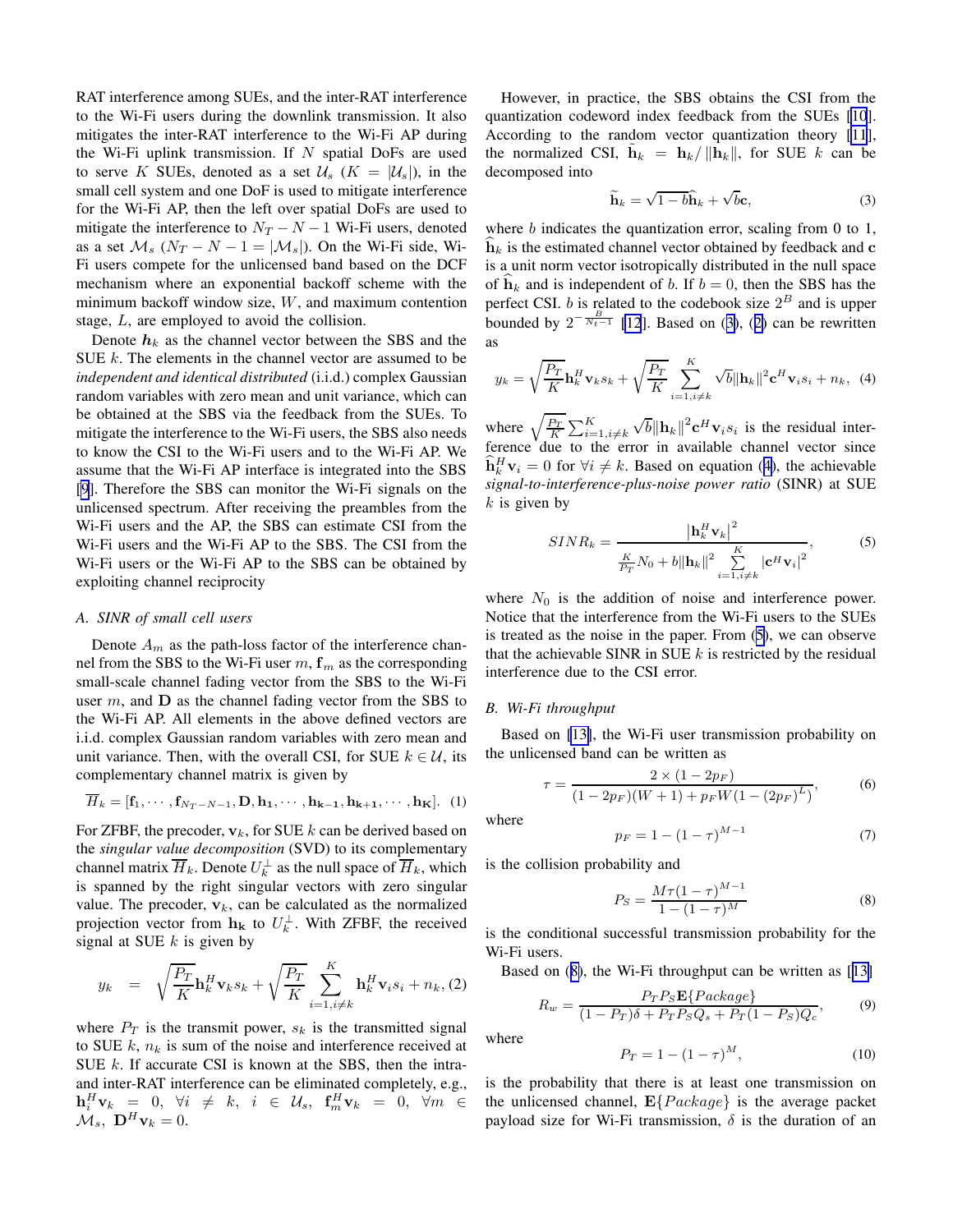<span id="page-2-0"></span>empty time slot,  $Q_s$  is the average channel occupied time due to a successful transmission, and  $Q_c$  is the average channel busy time sensed by the Wi-Fi users due to collision [\[13](#page-5-0)]. From  $(7)$  $(7)$ ,  $(8)$  $(8)$  $(8)$ ,  $(9)$  $(9)$  $(9)$  and  $(10)$  $(10)$  $(10)$ , the Wi-Fi throughput is directly related to the number of the Wi-Fi users, M, competing for the unlicensed bands.

When the SBS reuses the unlicensed band, the Wi-Fi users will suffer inter-RAT interference, including those Wi-Fi users selected for interference cancellation by ZFBF at the SBS due to imperfect CSI available at the SBS. We use the common channel uncertain model [[11\]](#page-5-0) to express the channel vector between the SBS and the Wi-Fi user m

$$
\mathbf{f}_m = \sqrt{\varepsilon} \mathbf{f}_{m,0} + \sqrt{1 - \varepsilon} \boldsymbol{\phi},\tag{11}
$$

where  $f_{m,0}$  is the estimated CSI between the SBS and the Wi-Fi user  $m$ ,  $\phi$  is the estimation error vector with zero mean and unit variance complex Gaussian distributed entries.  $\varepsilon$  is the correlation factor. Since the locations of the Wi-Fi AP and the SBS are always static, we assume that the SBS can obtain the perfect CSI from the SBS to the Wi-Fi AP. Therefore, we have  $\mathbf{D}^H \mathbf{v}_k = 0, \ \forall k \in \mathcal{U}_s$ .

# III. PERFORMANCE ANALYSIS

In this section we first analyze the intra-RAT residual interference among SUEs and derive the throughput of the small cell on the unlicensed band. Then, inter-RAT interference to the Wi-Fi users are analyzed and the Wi-Fi system throughput is derived accordingly.

## *A. SBS throguhput*

Based on [\(5\)](#page-1-0), the *cumulative distribution probability* (CDF) of  $x \sim SINR_k$  can be expressed in the following lemma.

Lemma 1: *The CDF of* SINR<sup>k</sup> *for each SUE* k *is given by*

$$
F(x) = 1 - \frac{\exp(-\frac{K}{Pr} N_0 x)}{(1 + \sigma x)^{K-1}}.
$$
 (12)

Denote  $f(x) = F'(x)$  as the corresponding *probability density function* (pdf). Then, we can derive the throughput of the small cell as

$$
R_s = K \int_0^\infty \log(1+x) f(x) d_x
$$
  
= 
$$
\frac{K \log_2(e)}{\sigma^{K-1}} \psi(-\frac{KN_0}{P_T}, \sigma^{-1}, K-1),
$$
 (13)

where

$$
\psi(x, y, z) = \int_0^\infty \frac{\exp(-xt)}{(t+1)(t+y)^z} dt
$$
  
= 
$$
\sum_{i=1}^z (-1)^{i-1} (1-y)^{-i} I_2(x, y, z - i + 1)
$$
  
+
$$
(y-1)^{-z} I_2(x, 1, 1),
$$

and

$$
\left\{\begin{array}{l}\exp(xy)E_1(xy),z=1,\\\sum\limits_{k=1}^{z-1}\frac{(k-1)!}{(z-1)!}\frac{(-x)^{z-k-1}}{y^k}+\frac{(-x)^{z-1}}{(z-1)!}\exp(xy)E_1(xy),z\geqslant 2,\end{array}\right.
$$

where  $E_1(\cdot)$  is the exponential integral function of the first order. According to (13), the small cell throughput is related to the number of served SUEs,  $K$ , the feedback bits, B, and the total transmission power,  $P_T$ .

As we have indicated after ([5](#page-1-0)), intra-RAT interference increases with the number of served SUEs. As a result, the system throughput may not increase with  $K$ . Therefore, there exists an optimal value  $K$  to maximize the small cell throughput for given feedback bits,  $B$ , and total transmission power,  $P_T$ .

# *B. Wi-Fi throughput*

Inter-RAT interference to the Wi-Fi users can be divided into two categories according to whether they are selected for interference cancellation. If the Wi-Fi users are selected for the interference cancellation at the SBS, then there exists residual interference due to imperfect CSI. According to (11), the residual interference from the SBS to Wi-Fi user  $m$  is given by

$$
I_m = \frac{P_T}{K} A_m \sum_{k=1}^K \left| \mathbf{f}_m^H \mathbf{v}_k \right|^2 = \frac{P_T}{K} A_m \sum_{k=1}^K \left| \sqrt{1 - \varepsilon} \boldsymbol{\phi}^H \mathbf{v}_k \right|^2
$$

$$
= \frac{P_T}{K} A_m (1 - \varepsilon) \sum_{k=1}^K \left| \boldsymbol{\phi}^H \mathbf{v}_k \right|^2, \tag{14}
$$

Then, the pdf of variable  $\sum_{k=1}^{K}$  $\left|\boldsymbol{\phi}^H\mathbf{v}_k\right|$  $\frac{2}{1}$  is as in the following lemma.

**Lemma 2:** *The variable*  $x \sim \sum_{i=1}^{K}$  $k=1$  $\left|\boldsymbol{\phi}^H\mathbf{v}_k\right|$ 2 *is Gamma distributed, whose PDF is given by*

$$
f(x; 2K, K) = \frac{x^{2K - 1}e^{-\frac{x}{K}}}{K^{2K}\Gamma(2K)}, \text{ for } x > 0,
$$
 (15)

*where* Γ(2K) *is the Gamma function evaluated at* K*.*

*Proof:* Since elements in  $\phi$  are complex Gaussian distributed with zero mean and unit variance in (11),  $|\phi^H \mathbf{v}_k|$ 2 is exponential distributed with mean 1 [[10\]](#page-5-0). Then  $x =$  $\sum_{k=1}^{K} |\phi^H \mathbf{v}_k|^2$ , the sum of exponential distributed variables, is wtih Gamma distribution of parameters  $2K$  and  $K$ , as expressed in (15).

On the other hand, if the Wi-Fi user is not selected for interference cancellation, inter-RAT interference from the SBS will be high, which is given by

$$
\widehat{I}_n = \frac{P_T}{K} A_n \sum_{k=1}^K \left| \mathbf{f}_n^H \mathbf{v}_k \right|^2, \ \forall n \notin \mathcal{M}_s, \ n \in \mathcal{M}.
$$
 (16)

From Lemma 2, the variable  $\sum_{k=1}^{K}$  $k=1$  $\left|\mathbf{f}_n^H \mathbf{v}_k\right|^2$  is also Gamma distributed with the same pdf as  $(15)$ .

If the interference power experienced by a Wi-Fi user is greater than a threshold  $\bar{I}$ , i.e.  $I_m > \bar{I}$  or  $\hat{I}_n > \bar{I}$ , the Wi-Fi user is unable to access the unlicensed band. Therefore, the access probability for selected Wi-Fi user  $m$  and the nonselected Wi-Fi user *n* is written as  $P_r(m) = P_r(I_m \leq \overline{I})$ and  $P_r(n) = P_r(\hat{I}_n \leq \bar{I})$ , respectively. With the access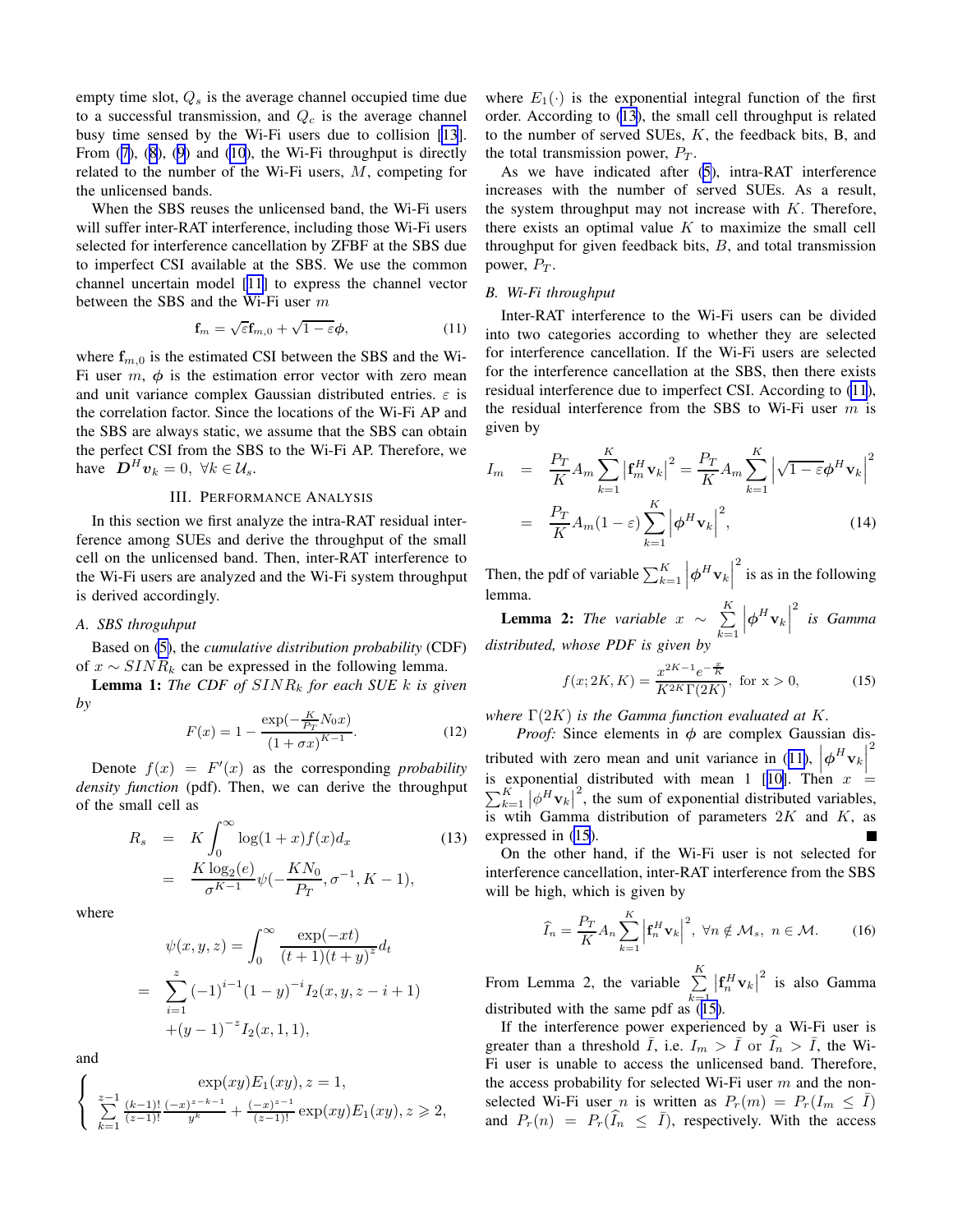probability, the average number of Wi-Fi users competing for the access to the unlicensed channel is  $\overline{M} = \sum_{i \in \mathcal{M}} P_r(i)$ . Then, substituting  $\overline{M}$  into [\(6](#page-1-0)), ([7\)](#page-1-0), and ([8\)](#page-1-0), we can achieve the Wi-Fi system throughput from ([9\)](#page-1-0). Based on [[13](#page-5-0)], the Wi-Fi throughput increases with the number of the active Wi-Fi users if the Wi-Fi system is with light load. On the other hand, it decreases with the number of the active Wi-Fi users if the Wi-Fi system is overloaded. Therefore, the Wi-Fi system throughput is convex with respect to the number of the Wi-Fi users. In this paper, we focus on the scenario that the Wi-Fi system is not overloaded.

# IV. DOF ALLOCATION

The tradeoff between the SBS and the Wi-Fi system throughput can be achieved via spatial DoF allocation based on the performance analysis in the last section. Obviously, more spatial DoFs used for the inter-RAT interference mitigation, less SUEs can be served by the SBS. As a result, more Wi-Fi throughput can be achieved. On the other hand, if fewer spatial DoFs are applied to mitigate the inter-RAT interference to the Wi-Fi users, more spatial DoFs are available at the SBS and higher SBS throughput is expected. Therefore, there is a fundamental tradeoff between the small cell and the Wi-Fi throughput via spatial DoF allocation. To analyze this tradeoff while guaranteeing the fair coexistence, We formulate the problem as

$$
\max_{\mathcal{U}_s, \mathcal{M}_s, N} \min\{e_s R_s, e_w R_w\} \tag{17}
$$

subject to

$$
|\mathcal{U}_s| = K, \ \frac{R_s}{K} \ge \bar{r}_s,\tag{17b}
$$

$$
\frac{R_w}{\overline{M}} \ge \overline{r}_w,\tag{17c}
$$

$$
2 \le K \le N, \qquad (17d)
$$

$$
N + |\mathcal{M}_s| = N_t - 1,\tag{17e}
$$

where  $e_s$  and  $e_w$  are weight factors associated to the SBS and Wi-Fi throughput, respectively, and are used to tradeoff their throughput and guarantee the fair coexistence.  $|\mathcal{U}_s|$  and  $|M_s|$  represent the number of SUEs and the selected Wi-Fi users, respectively. N is the number of spatial DoFs allocated to SUEs.  $\bar{r}_s$  and  $\bar{r}_w$  are the average data rate requirements for SUEs and the Wi-Fi users, respectively. The objective function in (17) is to maximize the minimum weighted throughput of the small cell and the Wi-Fi systems. Constraints (17b) and (17c) represent the average data rate requirements for the SUEs and the Wi-Fi users, respectively. Constraint (17d) means that the number of the selected SUEs should be less than or equal to the number of the DoFs allocated to the SUEs. Constraint (17e) denotes the total available DoF constraint.

To solve problem  $(17)$ , we set a new variable z to replace the objective function in (17). Then the problem is transformed into

$$
\max_{\mathcal{U}_s, \mathcal{M}_s, N} z \tag{18}
$$

#### TABLE I DOF ALLOCATION ALGORITHM

## Algorithm 1

- 1: Initialize a counter,  $j=0$ , the number of spatial DoF allocated to Wi-Fi users $(D(j) = 0)$ ,  $temp = big$  value,<br>  $D_{\text{max}} = N_T$ ,  $D_{\text{min}} = 0$ ,  $\Delta(j) = big$  value,  $N_T$ ,  $D_{\min}$  = 0,  $\Delta(j)$  = big value,  $\Delta p_m(j) = 0$ (the increase on the access probability if Wi – Fi user m is selected),  $\forall m \in \mathcal{M}$ ,  $e_s R_s(j)=0$ ,  $e_w R_w(j)=0$ ;
- 2: while  $|e_s R_s(j) e_w R_w(j)| \leq temp$  do
- 3:  $temp = \Delta(j), D(j) = \lfloor \frac{D_{\max} + D_{\min}}{2} \rfloor$  $\frac{\min}{s}$ , where  $\lfloor \cdot \rfloor$  is the least integer less than  $\frac{D_{\max}+D}{D_{\max}+D}$  $\min$ ,  $N = N_t - D(j) - 1$ ;
- 4: for  $m \in \mathcal{M}$  do<sup>2</sup>
- 5: Calculate the increase on access probability,  $\Delta p_m(j)$ , based on [\(14](#page-2-0)), Lemma 2, and [\(16](#page-2-0)), when SUE  $m$  is selected for the interference mitigation;
- 6: end for
- 7: Sort Wi-Fi users by the value of  $\Delta p_m(j)$  from big to small;<br>8: Select the first  $D(j)$  Wi-Fi users to formulate a selected Wi
- Select the first  $D(j)$  Wi-Fi users to formulate a selected Wi-Fi user set,  $\mathcal{M}_s(j)$ , calculate the average number of active Wi-Fi users;
- 9: Using the exhaustive search method to find the optimal number of SUEs, K, to maximize the small cell throughput based on [\(13](#page-2-0)) with the available spatial DoF, N;
- 10: Calculate SBS throughput,  $R_s$ , based on ([13\)](#page-2-0), and Wi-Fi throughput,  $R_w$  based on ([9\)](#page-1-0);
- 11: **if**  $e_s R_s(j) e_w R_w(j) > 0$  then
- 12:  $j = j + 1, D_{\text{max}} = D(j);$

$$
13: \qquad else
$$

14: 
$$
j = j + 1, D_{\min} = D(j);
$$
  
15: **end if**

- 16:  $\Delta(j) = |e_s R_s(j) e_w R_w(j)|;$
- 17: end while
- 18: Output the DoF allocated to the Wi-Fi users,  $D(j)$ , selected Wi-Fi user set  $\mathcal{M}_s(j)$ , and the SBS throughput,  $R_s(j)$ , and the Wi-Fi throughput,  $R_w(j);$

subject to (17b), (17c), (17d), and

$$
z \ge e_s R_s, \ z \ge e_w R_w. \tag{18a}
$$

Since the number of spatial DoFs is an integer, problem (18) is a mixed integer program problem. To find the solution for problem (18), we first need to decide the number of spatial DoFs allocated to the serve the SUEs and mitigate the interference to the Wi-Fi users, respectively. After that, the number of the served SUEs and the Wi-Fi user selection for interference mitigation need to be decided. Therefore, two loops are required to find the solution for (17).

In the outer loop, a bisection method is applied to decide the spatial DoF allocation. In the inner loop, the SBS selects the Wi-Fi users to maximize the average number of the active Wi-Fi users since the Wi-Fi throughput increases with the number of the served Wi-Fi users when it is not overloaded. Based on [\[14](#page-5-0)], the optimal solution for (18) should satisfy the condition that  $e_sR_s$  is equal or close to  $e_wR_w$ , which is used to judge whether the solution is reached. The corresponding algorithm is summarized in Table I.

When selecting the Wi-Fi users in step 4 in Table I for interference mitigation, the increase on the channel access probability,  $\Delta p_m(j)$ , for each Wi-Fi user m is first calculated based on ([14\)](#page-2-0), ([15\)](#page-2-0), and ([16\)](#page-2-0) if Wi-Fi  $m$  is selected. Then, the Wi-Fi users are sorted by the value of  $\Delta p_m$  in decreasing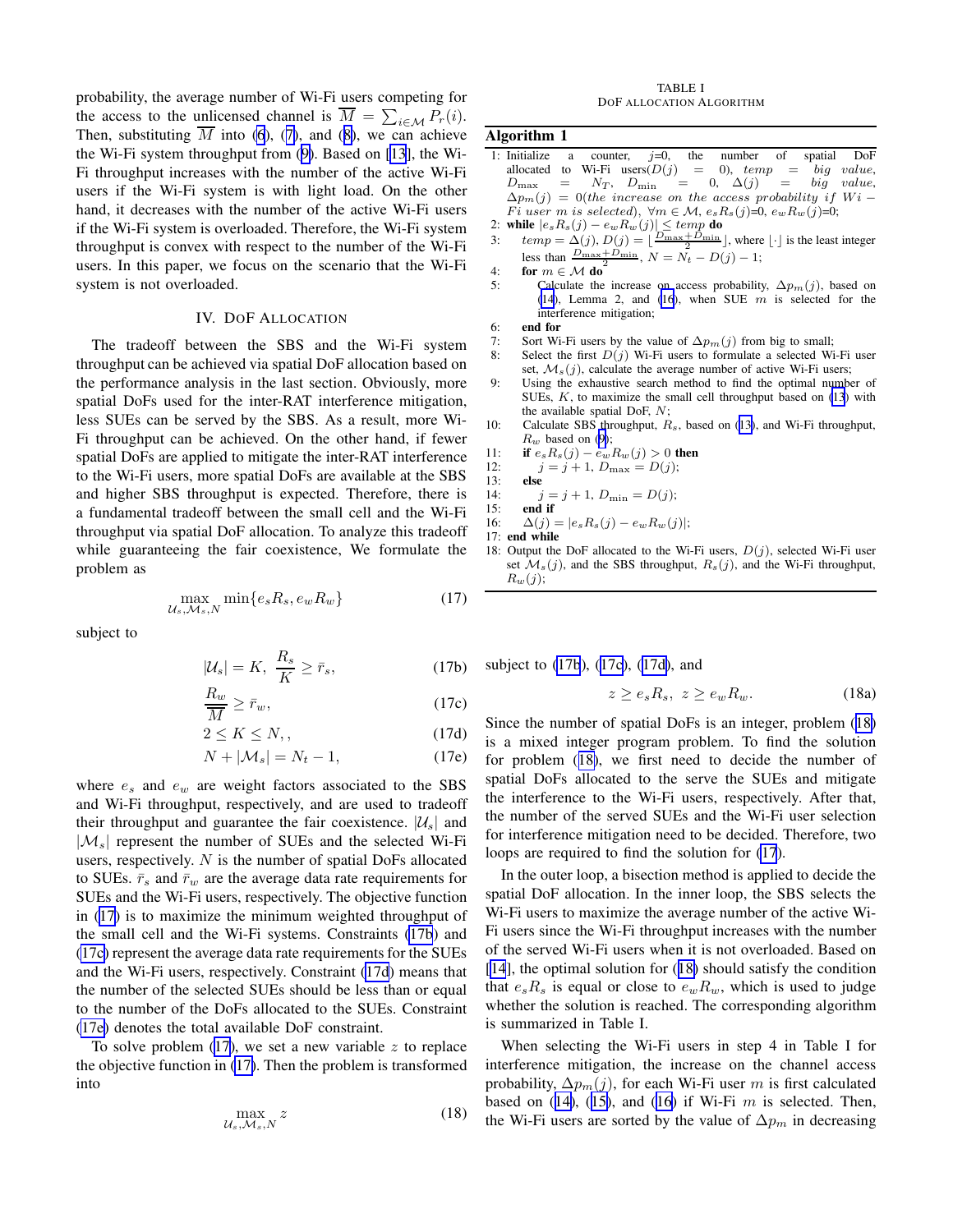order. The first  $D(i)$  Wi-Fi users for the interference cancelation at the SBS are selected to maximize the number of the active Wi-Fi users. The exhaustive search method is applied to find the optimal number of the served SUEs to maximize the small cell throughput when the available spatial DoFs are  $N = N_t - D(j) - 1$  for the SUEs.

## V. SIMULATION RESULTS

Numerical simulation results are presented in this section to verify the above analysis and the effectiveness of the proposed schemes. We assume that there is one SBS with 200 m coverage with one Wi-Fi AP in its coverage. The rest major simulation parameters are listed in Table II, where SIFS and DIFS are the short interframe space and the distributed interframe space in the DCF protocol, respectively.

TABLE II SIMULATION PARAMETERS

| Parameters                                        | Value                 |
|---------------------------------------------------|-----------------------|
| Number of antennas at the SBS                     | 8                     |
| Wi-Fi packet<br>payload                           | 12000bits             |
| MAC header of<br>Wi-Fi packet                     | 192bits               |
| PHY header of<br>Wi-Fi packet                     | 224bits               |
| <b>SIFS</b>                                       | $16\mu s$             |
| <b>DIFS</b>                                       | $34\mu s$             |
| Channel bit rate<br>for Wi-Fi                     | 300Mbps               |
| Wi-Fi backoff<br>window size $W$                  | $16 \mu s$            |
| Wi-Fi maximum<br>backoff stage $L$                | 6                     |
| Wi-Fi slot time size, $\sigma$                    | $20\mu s$             |
| Unlicensed bandwidth                              | 20MHz                 |
| Transmission power limit<br>on unlicensed channel | 23 <sub>mw</sub>      |
| AWGN noise power                                  | $-174\mathrm{dBm/Hz}$ |
| Average data rate<br>requirement of SUEs          | 10Mbps                |
| Average data rate<br>requirement of Wi-Fi users   | 10Mbps                |

# *A. Verification on the performance analysis*

First, we validate the theoretical claims in Section III through numerical simulation. In Fig. 2, we demonstrate the change on the small cell throughput with different numbers of SUEs served by the SBS. When the CSI feedback bits are 8, the small cell system throughput will increase with the number of served SUEs. On the other hand, if the number of feedback bits are 4, the maximum throughput is achieved when the number of served SUEs is 2. As we have explained after equation ([13\)](#page-2-0) in Section III, when the number of CSI feedback bits is not enough, the small cell throughput may decrease with the increase on the number of the served SUEs due to the CSI quantization error. In this case, serving more SUEs is not helpful to the small cell throughput due to the limited CSI feedback bits. In the following simulation, we



Fig. 1. Achievable small cell throughput when the number of served SUEs changes



Fig. 2. Wi-Fi throughput when the number of served Wi-Fi users changes

use 8 feedback bits to quantize the CSI between the SBS and SUEs. From the figure, the theoretical and simulation results are quite close.

Fig. 3 shows that the Wi-Fi system throughput varies with the number of the active Wi-Fi users. We assume the Wi-Fi users have the same type of traffic. Therefore, the number of the Wi-Fi users can be used to evaluate the Wi-Fi traffic load in our work. We can observe that the Wi-Fi throughput is convex with respect to the number of the active Wi-Fi users. When the number of the Wi-Fi users is fewer than 5, the Wi-Fi throughput will increase with the number of the Wi-Fi users. On the other hand, if the number of the Wi-Fi users is larger than 5, the Wi-Fi throughput will decrease with the number of Wi-Fi users.

## *B. Performance of Algorithm 1*

In this section, we assume that the number of the Wi-Fi users is fewer than 5. To verify the performance of Algorithm 1, we demonstrate the achievable throughput of the SBS and